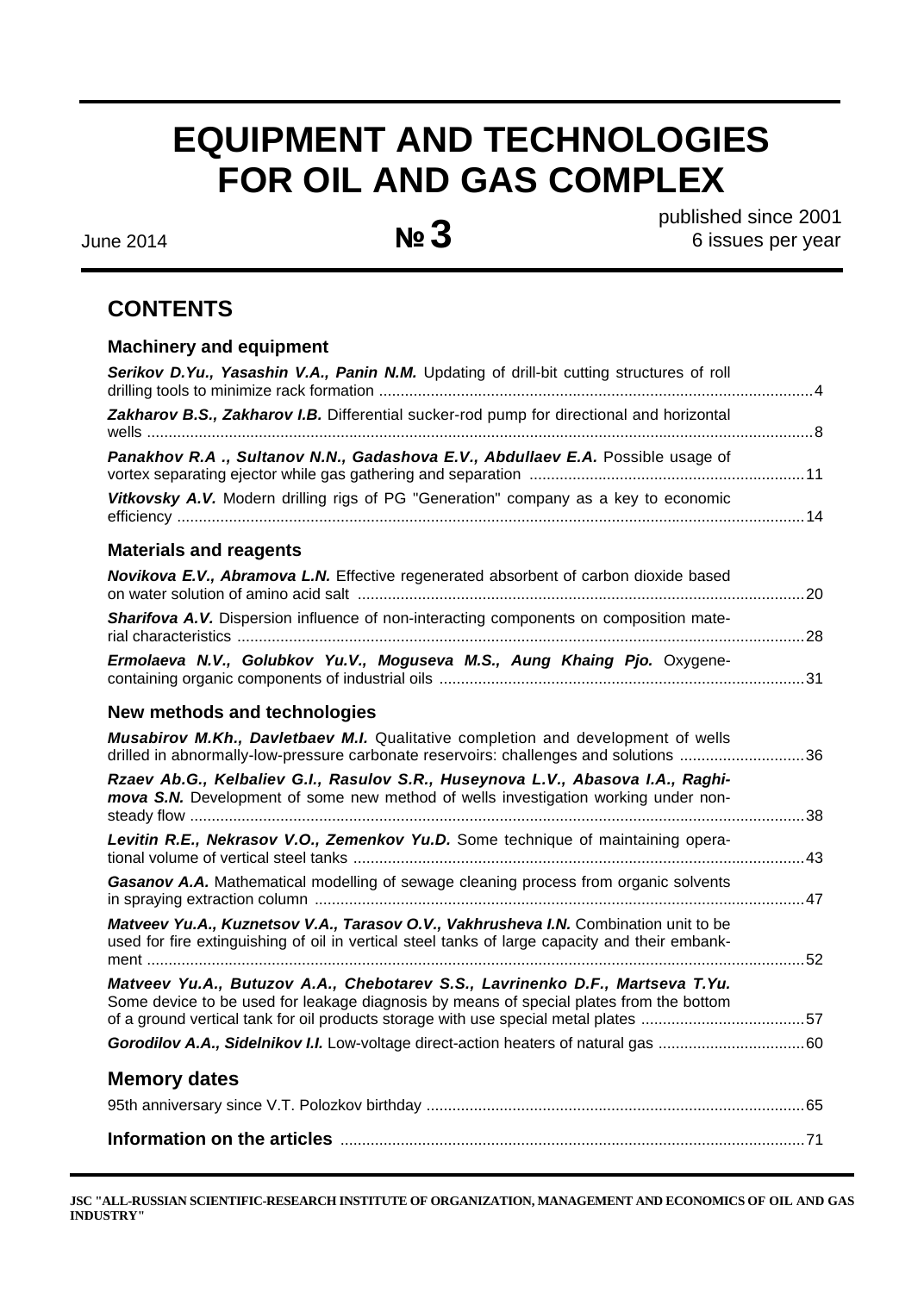#### **UPDATING OF DRILL-BIT CUTTING STRUCTURES OF ROLL DRILLING TOOLS TO MINIMIZE RACK FORMATION (p. 4)**

**Dmitry Yurievich Serikov, Vitaly Anatolievich Yasashin, Nikolay Mitrofanovich Panin** 

**I. Gubkin Russian State University of Oil and Gas** 

65, Leninsky prosp., 119991, Moscow, Russian Federation. Е-mail: serrico@rambler.ru

The results of work aimed at updating the design of drill-bit cutting structures of roll drilling tools to minimize rack formation effect are presented in the paper. The main causes of rack formation effect while drilling are determined. Presented Several options of drill-bit cutting structures of peripheral and top tips of roll drill-bits, providing effective prevention of well bottom rack occurrence are discussed. The principal schematic diagram of three-roll cutter drilling bits simultaneously equipped by peripheral teeth and disc tips, as well as various options for their manufacture, allowing to increase efficiency of drilling tools work due to reducing energy consumption during rock destruction and prevention of well bottom rack occurrence are developed.

All presented options of designs of drill-bit cutting structures of roll drilling tools weapons cutters drilling tools as well as their various versions of manufacture allow raising drilling and mechanical drilling thanks to more perfect geometry of their drill-bit cutting structures, thus reducing the self-cost of drilling.

**Key words:** rolling cutter drilling bit; geometry of drill-bit cutting structures; well bottom rack.

#### **DIFFERENTIAL SUCKER-ROD PUMP FOR DIREC-TIONAL AND HORIZONTAL WELLS (p. 8)**

#### **Boris Semenovich Zakharov, Ivan Borisovich Zakharov**

**"Ecogermet-M, Ltd."**  117513, Moscow, Russian Federation. Е-mail: Ecogermet@mail.ru

At present many oil companies expect to compensate oil production decline caused by decrease of old wells flow-rate by means of sidetracking, directional and horizontal wells. That's why the need for development and usage of high-performance pumping systems for these purposes is an obvious fact. Suckerrod pumps with mechanical seals of the piston or the plunger, developed by "Ekogermet-M, Ltd." Company, meet the requirements for pumps most of all. The first differential sucker-rod pump of 2SPNL45/24 type was developed for horizontal wells and introduced at a well of Kadyrov field of "Prikamneft" Oil and Gas Production Department. Oil production at the well was increased more than three times, from  $4,3$  up to  $13 \text{ m}^3/\text{day}$ . Fold increase of the well flow-rate was achieved due to the fact that the pump was lowered directly into the oil formation and design of standard differential pump was appropriately revised.

**Key words:** oil; production; differential sucker-rod pump; mechanical seal; horizontal well; well flow-rate.

# **POSSIBLE USAGE OF VORTEX SEPARATING EJECTOR WHILE GAS GATHERING AND SEPARATION (p. 11)**

**R.A. Panakhov,** 

# **Azerbaijan State Oil Academy**

34, Azadlyg prosp., Baku, Republic of Azerbaijan

Development of gascondensate fields accompanied by the gas-liquid flows formation in the gas gathering and preparing to transport system at different pressures. Lack of utilization of lowpressure gas flow leads to the loss of light hydrocarbons that are burned in flares.

To increase the pressure of low-pressure gas flow requires the construction of a compressor station, which is not acceptable because of the cost. Application throttling device to unite gas flows high and low pressure leads to a significant loss of energy flow of high-pressure gas.

In view of the above aspects new construction of vortical and separation ejector is proposed. Its construction and operation principle are considered. The possibility of implementing at the same time the ejection and low-temperature gas separation processes are shown. The advantages of the ejector are described.

**Key words:** pressure; temperature; rate; jet nozzle; adiabatic expansion; flow; energy; vortex flow.

# **MODERN DRILLING RIGS OF PG "GENERATION" COMPANY AS A KEY TO ECONOMIC EFFICIENCY (p. 14)**

#### **Alexander Valerievich Vitkovsky**

# **PG "Generation" Managerial Company**

52A, Mayakovsky str., 623702, Berezovsky-city, Sverdlovsky region, Russian Federation. Phone: 8 (34369) 971-11, 971-21; fax: (34369) 971-69. Е-mail: roi@generation.ru; mt@generation.ru

At the end of 2011 PG "Generation" presented some innovative project, namely, "UBK 320 MKS-Ch" completed drilling rig at the drilling equipment market. Today the drilling rig is fully ready for operation. This is world class equipment with no analogues in Russia.

**Key words:** drilling equipment; modernization; innovative drilling rig; reducing the risk and cost; the world level equipment.

# **EFFECTIVE REGENERATED ABSORBENT OF CARBON DIOXIDE BASED ON WATER SOLUTION OF AMINO ACID SALT (p. 20)**

**Elena Vladimirovna Novikova, Lybov Nikolaevna Abramova** 

#### **"Green Solution, Ltd."**

7, bld.1/1, Khimkinsky boulevard; 125364, Moscow, Russian Federation.

Phone: 8 (495) 258-90-45. E-mail: greensoltechnology@gmail.com

Experimental data of a liquid absorbent based on potassium salt of a lysine for absorption of carbon dioxide from an air stream are given. Indicators of efficiency of potassium lysinate solution are compared with mono-ethanolamine solution used in the industry. It is shown that absorption effective level in a case potassium lysinate is 30 % higher than in case of usage of mo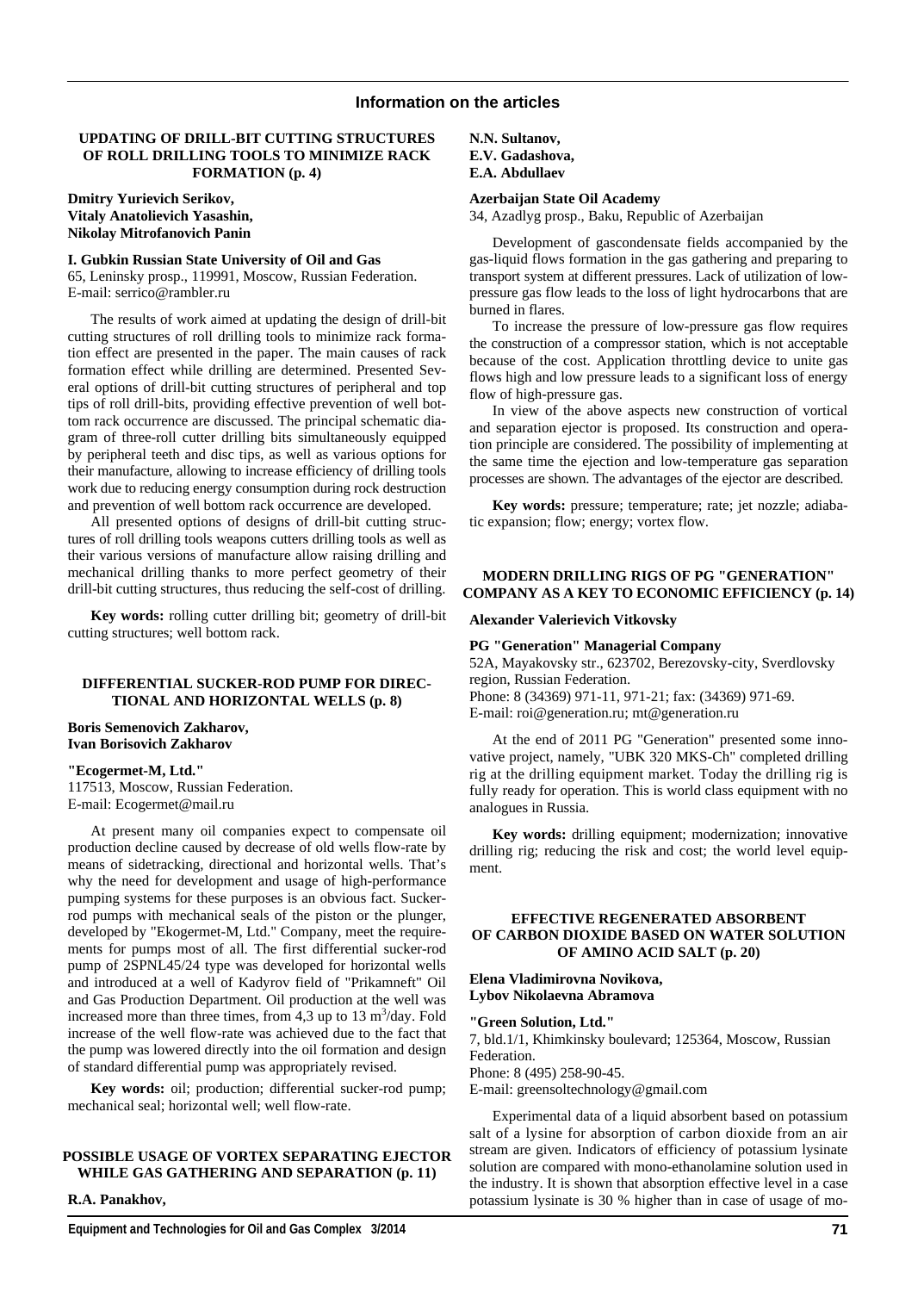no-ethanolamine solution. Nuclear magnetic resonances ranges of the solutions indicating formation of various carbamates, being formed as a result of carbon dioxide absorption by potassium lysinate solution are submitted. Data on stability of the installation work are provided. Basic possibility of the absorbent use for carbon dioxide absorption in industrial processes is shown.

**Key words:** carbon dioxide; lysine; absorption; properties.

# **DISPERSION INFLUENCE OF NON-INTERACTING COMPONENTS ON COMPOSITION MATERIAL CHARACTERISTICS (p. 28)**

#### **Ainur Valekh Sharifova**

**Azerbaijan State Oil Academy**  227, D. Alieva str., AZ1010, Baku, Republic of Azerbaijan. Phone: 8 (1099455) 816-43-52. E-mail: s.m.mustafayev@gmail.com

The paper the example of Copper-graphitic composition is taken as an example for consideration in the present paper of the results of researches carried out to develop some powder material, components of which do not interact with each other. Some regularities of the material characteristics dependence on components dispersion and their ratio are identified.

**Key words:** copper-graphitic composition; components dispersion and their ratio; copper plating graphite; copper + copper-graphitic composition.

# **OXYGENE-CONTAINING ORGANIC COMPONENTS OF INDUSTRIAL OILS (p. 31)**

**Natalia Vadimovna Ermolaeva, Yury Vasilievich Golubkov, Maria Sergeevna Moguseva, Aung Khaing Pjo** 

#### **"Stankin" State Technological University**

3A, Vadkovsky pereulok, 127994, Moscow, Russian Federation. Phone: 8 (499) 973-30-66. E-mail: ermolaeva\_n\_v@mail.ru

Molecular composition of "I-20A" and "I-40A" industrial oils, produced by different companies, is studied by means of application of chromatography-mass-spectrometry method. About 100 toxic oxygen-containing compounds, including phenols and their derivatives, in the amount of 0,12...0,40 μg/g were identified in them. It is proved that lack of naphthenic acids is a specific feature of the researched industrial oil parties. It is shown that molecular composition of oils of each brand, produced by different companies, varies greatly. Some measures providing protection of the environment from the detected compounds are proposed.

**Key words:** industrial oil; oil coolants; oxygen-containing organic compounds; environmental protection.

# **QUALITATIVE COMPLETION AND DEVELOPMENT OF WELLS DRILLED IN ABNORMALLY-LOW-PRESSURE CARBONATE RESERVOIRS: CHALLENGES AND SOLUTIONS (p. 36)**

**Munavir Khadeyevich Musabirov** 

**TatNIPIneft** 

8/2, Nekrasov str., 423230, Bugulma, Republic of Tatarstan, Russian Federation. Phone: +8(85594)7-88-52. E-mail: musabirov@tatnipi.ru;

#### **Marsel Irekovich Davletbaev**

#### **Almetjevsk State Oil Institute**

2, Lenin str., 423400, Almetjevsk, Republic of Tatarstn, Russian Federation. Phone: 8(8553)31-00-90. E-mail: davletbaevmi@gmail.com

The paper is devoted to integrated solution of the problem that appear while well completion. Some modified methodological approach to development of wells, drilled in carbonate reservoirs with abnormally low formation pressures (ALFP), is offered. The methodology includes sequential use of qualitative compositional compounds on hydrocarbon and acid basis at the stages of formations secondary opening, well killing and oil inflow stimulation. Basic methodological pattern of the technique implementation includes displacement of well fluid in the bottomhole zone by some special perforation liquid, creation of perforation channels in perforation liquid media (preserving or even increasing reservoir properties in the near-bottomhole zone), test injection of hydrocarbon-based technological fluid in the near-bottomhole zone, design of selective acid treatment with individually-selected acid compositions with calculated volumes and injected rates into formations, damage-minimizing well development.

**Key words:** stimulation fluids; fluids for casing perforation; multicomponent acid systems for well stimulation following casing perforation.

# **DEVELOPMENT OF SOME NEW METHOD OF WELLS INVESTIGATION WORKING UNDER NON-STEADY FLOW (p. 38)**

#### **Abbas Geydar Rzaev**

#### **Institute of Cybernetics of the National Academy of Sciences (NAS) of Azerbaijan Republic**

9, B. Vakhabzade str., Az 1141, Baku, Republic of Azerbaijan. Phone: 8 (1099450) 395-40-08. E-mail: abbas\_r@mail.ru;

**Qudrat Isfandiyar Kelbaliev** 

**Institute of Chemical Problems of the National Academy of Sciences (NAS) of Azerbaijan**  29, H. Javid prosp., Az1143, Baku, Republic of Azerbaijan.

Phone: 8 (1099450) 320-40-28. Е-mail: kkelbaliev@yahoo.com;

# **Sakit Rauf Rasulov, Lala Vagif Huseynova, Inara Afrail Abasova, Seylan Nariman Raghimova**

# **State Oil Academy of Azerbaijan Republic**

20, Azadlyg prosp., Az1010, Baku, Republic of Azerbaijan. Phone: 8 (1099450) 212-08-35. E-mail: rasulovsakit@gmail.com

The literary sources analysis, conducted in the research, showed that a number of investigations are devoted to salvation of the problem of pressure recovery curve while a formation hydrodynamic probing in case of its permanent porosity. The investigations are focused on non-stationary solution of Darcy's deterministic equation for an everlasting formation or on the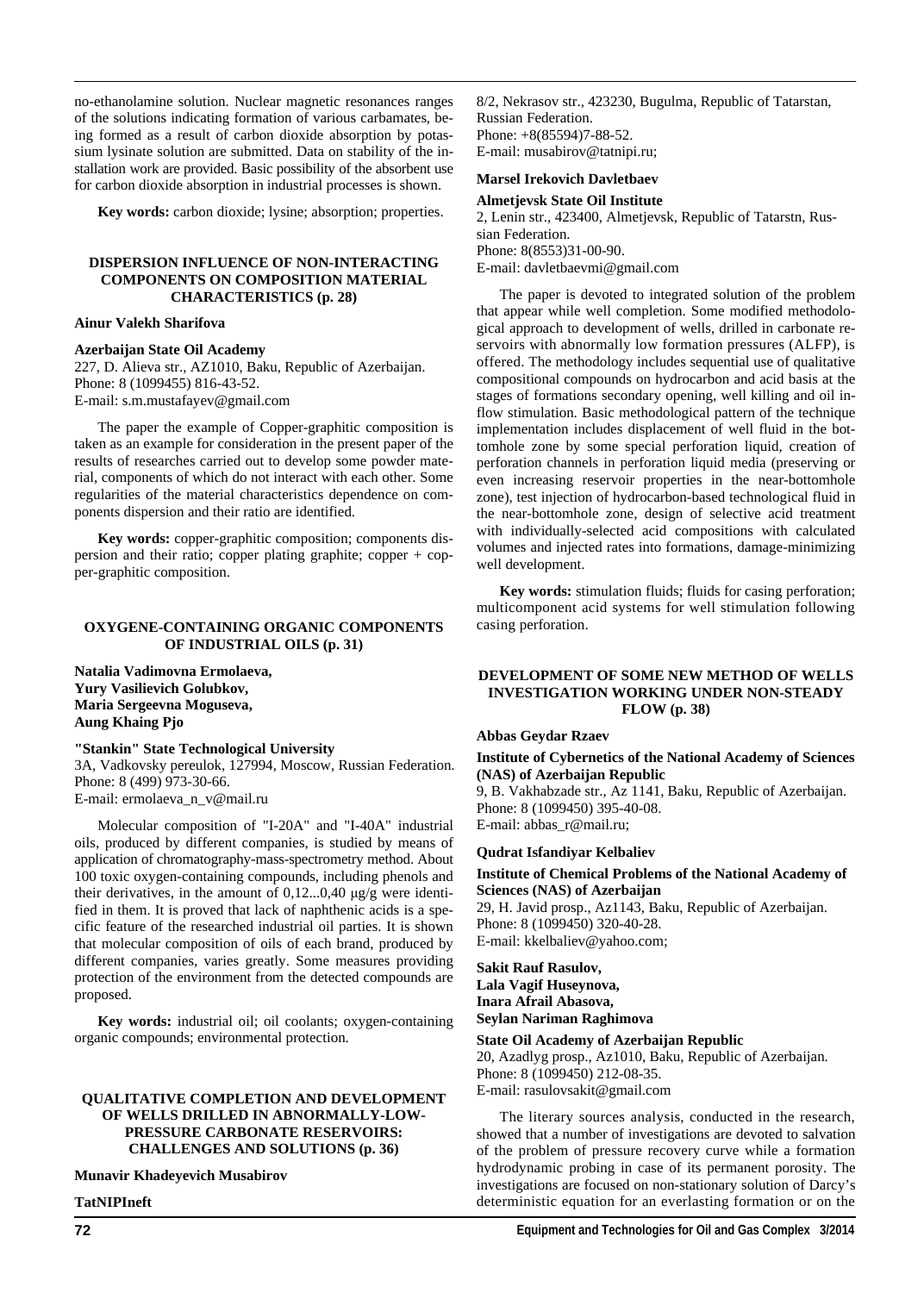methods of empiric or partly empiric modeling for statistically medium formations. Such assessment of the main hydrodynamic characteristics of an oil formation leads to great statistical mistakes due to unconventional approximation of symptom-free part of pressure recovery curve.

The performed research suggests some new calculation method of oil formation hydrodynamic parameters that takes into account all the information relating to pressure recovery curve, a new method of hydrodynamic parameters of oil reservoir has been offered in this investigation. Unlike the existing methods, some new model of pressure dependence on time, adequately describing all pressure recovery curve in case of a closed well and allowing complete assessment of formation hydrodynamic parameters is proposed.

**Key words:** oil formation; well; pressure recovery curve; hydraulic conductivity; dynamic viscosity.

#### **SOME TECHNIQUE OF MAINTAINING OPERATIONAL VOLUME OF VERTICAL STEEL TANKS (p. 43)**

**Roman Eugenievich Levitin, Vladimir Olegovich Nekrasov, Yury Dmitrievich Zemenkov** 

#### **Tyumen State Oil and Gas University**

38, Volodarsky str., 625000, Tyumen, Russian Federation. Phone/fax: (3452) 20-19-31. E-mail: 89028130230@mail.ru

The legislative base of the Russian Federation operating in the field of operation of tanks and tank parks is considered, and consecutive stages of technological process of cleaning of vertical steel tanks from oil bottom sediments are presented. The paper describes shortcomings of existing most widespread electromechanical mixers when using a hydraulic method of removal and prevention of formation of bottom sediments in tanks with oil and oil products Some new design of the system of funneled washout and prevention of bottom sediments formation is proposed with the aim of raising efficiency, reliability and reduction of electric power consumption during the process of washout of oil bottom sediments in vertical stock tanks.

**Key words:** bottom sediments cleanup; washout of oil bottom sediments; oil products storage in tanks.

# **MATHEMATICAL MODELLING OF SEWAGE CLEANING PROCESS FROM ORGANIC SOLVENTS IN SPRAYING EXTRACTION COLUMN (p. 47)**

#### **Alekper Agasaf Gasanov**

#### **Azerbaijan State Oil Academy**

227, D. Alieva str., Az 1010, Baku, Republic of Azerbaijan. Phone: 8 (1099455) 210-19-00. E-mail: alakbar48-48@mail.ru

At present cleaning process of sewage from organic solvents is carried out by mechanical, physical-chemical, chemical and biological methods of cleaning. It should be mentioned that these methods have some disadvantages. For the first time the author of the present article performed cleaning of sewage by using spraying extractor that has a number of advantages as compared with previously used ones. The paper presents sewage composition, principle scheme of flows in the apparatus. It also defines mole volumes of components necessary for calculation of molecular diffusion coefficients. The paper proposes optimal parameters of the process to be conducted as well as it justifies consumptions of continuous and disperse phases. The results of research works on sewage cleaning, left by lacquer production, from phenylisopropanol and acetic acid are presented. Some mathematical model of the process is proposed, specific surface of the contact surface, the distance among the extractor cells, coefficients of mass output and mass transfer of the components in the phases are determined, concentrations of the components in the opposite phases and the height of the apparatus are calculated.

**Key words:** cleaning; extraction; extractor; refined oil; extract; phase; phenylisopropanol; acetic acid; cell model; coefficient; mass output; mass transfer.

# **COMBINATION UNIT TO BE USED FOR FIRE EXTIN-GUISHING OF OIL IN VERTICAL STEEL TANKS OF LARGE CAPACITY AND THEIR EMBANKMENT (p. 52)**

**The RF patent of utility model.** 

**Yury Alexeevich Matveev, Vladimir Alexeevich Kuznetsov, Oleg Vladimirovich Tarasov, Iraida Nikolaevna Vakhrusheva** 

**Federal State Budget Educational Establishment of Higher Professional Education "Ulyanovsk State University"**  42, Leo Tolstoy str., 432017, Ulyanovsk, Russian Federation. Phone: 8 (8422) 67-50-53. E-mail: bgd020762@mail.ru

The useful model belongs to the facilities of storage and fire extinguishing of oil. The unit provides simultaneous supply of both foam to the upper layer of oil, to the tank roof, to the embankment and a mixture of carbon dioxide with the extinguishing powder composition into the upper part of the tank. The useful model includes module for gas storage, reservoir with powder composition, gas pipeline, foam pipeline connected with floating plate with the help of metal hose, equipped by distribution system and foam supplying nozzles, as well as stationary foam lifting device.

**Key words:** oil; reservoir; extinguishing; floating plate; module for gas storage; reservoir with powder composition; gas pipeline; foam pipeline; foam lifting device; embankment.

# **SOME DEVICE TO BE USED FOR LEAKAGE DIAGNOSIS BY MEANS OF SPECIAL PLATES FROM THE BOTTOM OF A GROUND VERTICAL TANK FOR OIL PRODUCTS STORAGE WITH USE SPECIAL METAL PLATES (p. 57)**

**The RF patent of utility model.** 

**Yury Alexeevich Matveev, Alexey Alexandrovich Butuzov, Stanislav Stefanovich Chebotarev, Dmitry Fedorovich Lavrinenko, Tatyana Yurievna Martseva** 

**Federal State Budget Educational Establishment of Higher Professional Education "Ulyanovsk State University"**  42, Leo Tolstoy str., 432017, Ulyanovsk, Russian Federation. Phone: 8 (8422) 67-50-53. E-mail: bgd020762@mail.ru

The utility model belongs to the devices of petroleum products storage and can be used while receiving, storing and deliv